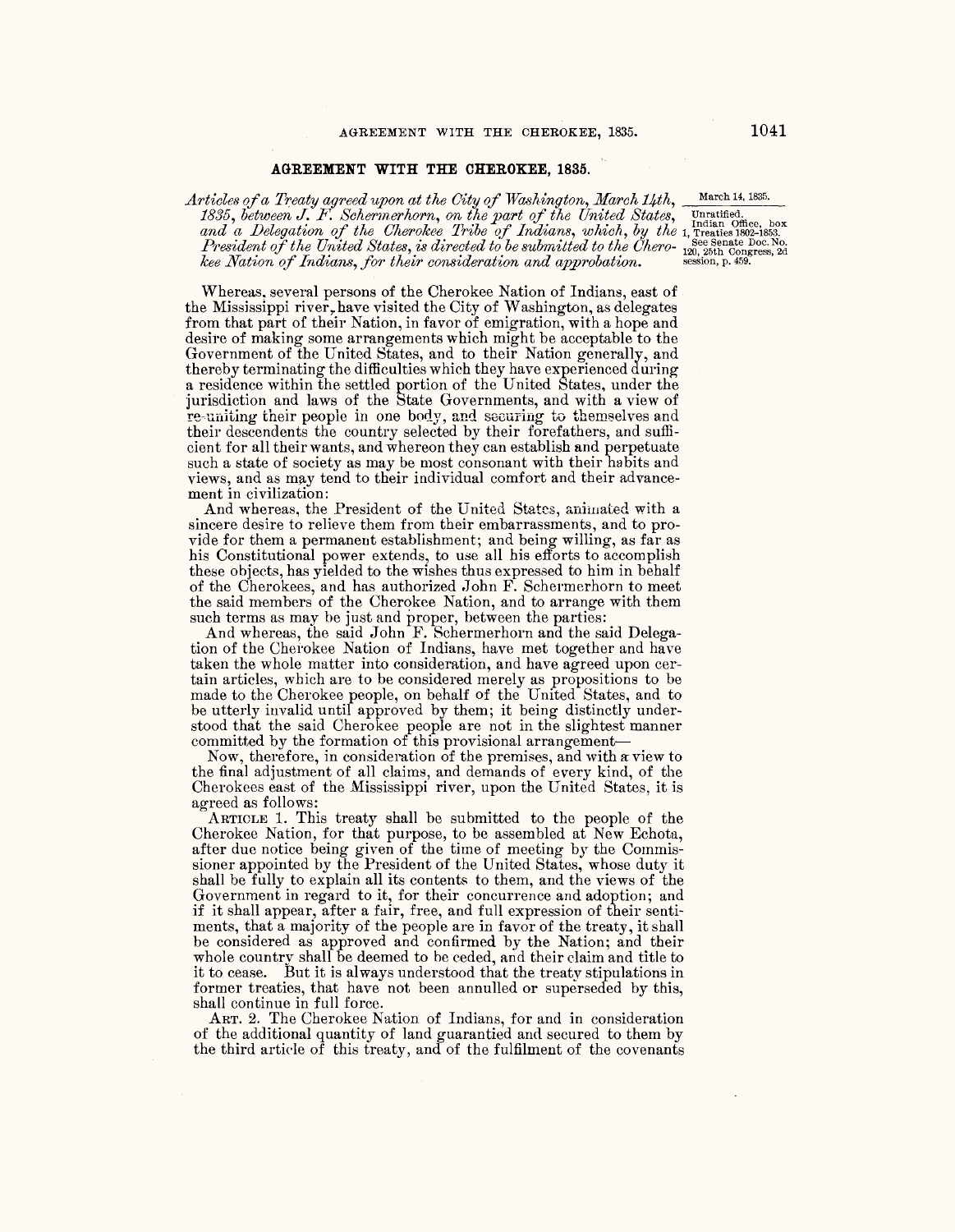and stipulations hereinafter mentioned, and also of the sum of four millions five hundred thousand dollars, to be expended, paid, and invested, as agreed in the following articles, do hereby cede, relinquish, and convey to the United States, all their right and title to all the lands owned, claimed, and possessed by them, including the lands reserved by them for a school fund, east of the Mississippi river.

ART. 3. Whereas, by the treaty of May 6th, 1828, and the supplementary treaty thereto, of February 14th, 1833, with the Cherokees west of the Mississippi, the United States guarantied and secured, to be conveyed by patent, to the Cherokee Nation of Indians, the following tract of country: "Beginning at a point on the old western territorial line of Arkansas territory, being twenty-five miles north from the point where the territorial line crosses Arkansas river; thence running from said north point south on the said territorial line to the place where the said territorial line crosses Verdegris river; thence down said Verdegris river, to the Arkansas river; thence down said Arkansas to a point where a stone is placed, opposite to the east or lower bank of Grand river, at its junction with the Arkansas; thence running south forty-four degrees west, one mile; thence in a straight line to a point four miles northerly, from the mouth of the north fork of the Canadian; thence along the said four miles line to, the Canadian; thence down the Canadian to the Arkansas; thence down the Arkansas to that point on the Arkansas where the eastern Choctaw boundary strikes said river, and running thence with the western line of Arkansas territory, as now defined, to the southwest corner of Missouri; thence along the western Missouri line to the land assigned the Senecas; thence on the south line of the Senecas to Grand river; thence up said Grand river as far as the south line of the Osage reservation, extended if necessary; thence up and between said south Osage line, extended west if necessary, and a line drawn due west from the point of beginning to a certain distance west, at which a line running north and south from said Osage line to said due west line, will make seven millions of acres within the whole described boundaries. In addition to the seven millions of acres of land thus provided for and bounded, the United States further guaranty to the Cherokee Nation a perpetual outlet west, and a free and unmolested use of all the country lying west of the western boundary of said seven millions of acres, as far west as the sovereignty of the United States and their right of soil extend: *Provided however*, that if the saline or salt plain on the western prairie shall fall within said limits prescribed for said outlet, the right is reserved to the United States to permit other tribes of red men to get salt on said plain, in common with the Cherokees; and letters patent shall be issued by the United States, as soon as practicable, for the land hereby guarantied."

And whereas it is apprehended by the Cherokees, that in the above cession there is not contained a sufficient quantity of land for the accommodation of the whole nation, on their removal west of the Mississippi, the United States, therefore, hereby covenant and agree to convey to the said Indians, and their descendants, by patent, in fee simple, the following additional tract of country, situated between the west line of the State of Missouri and the Osage reservation, beginning at the southeast corner of the same, and runs north along the east line of the Osage lands, fifty miles, to the northeast corner thereof; and thence east to the west line of the State of Missouri; thence with said line, south fifty miles; thence west to the place of beginning; estimated to contain 800,000 acres of land; but it is expressly understood, that if any of the lands assigned the Quapaws shall fall within the aforesaid bounds, the same shall be reserved and excepted out of the lands above granted.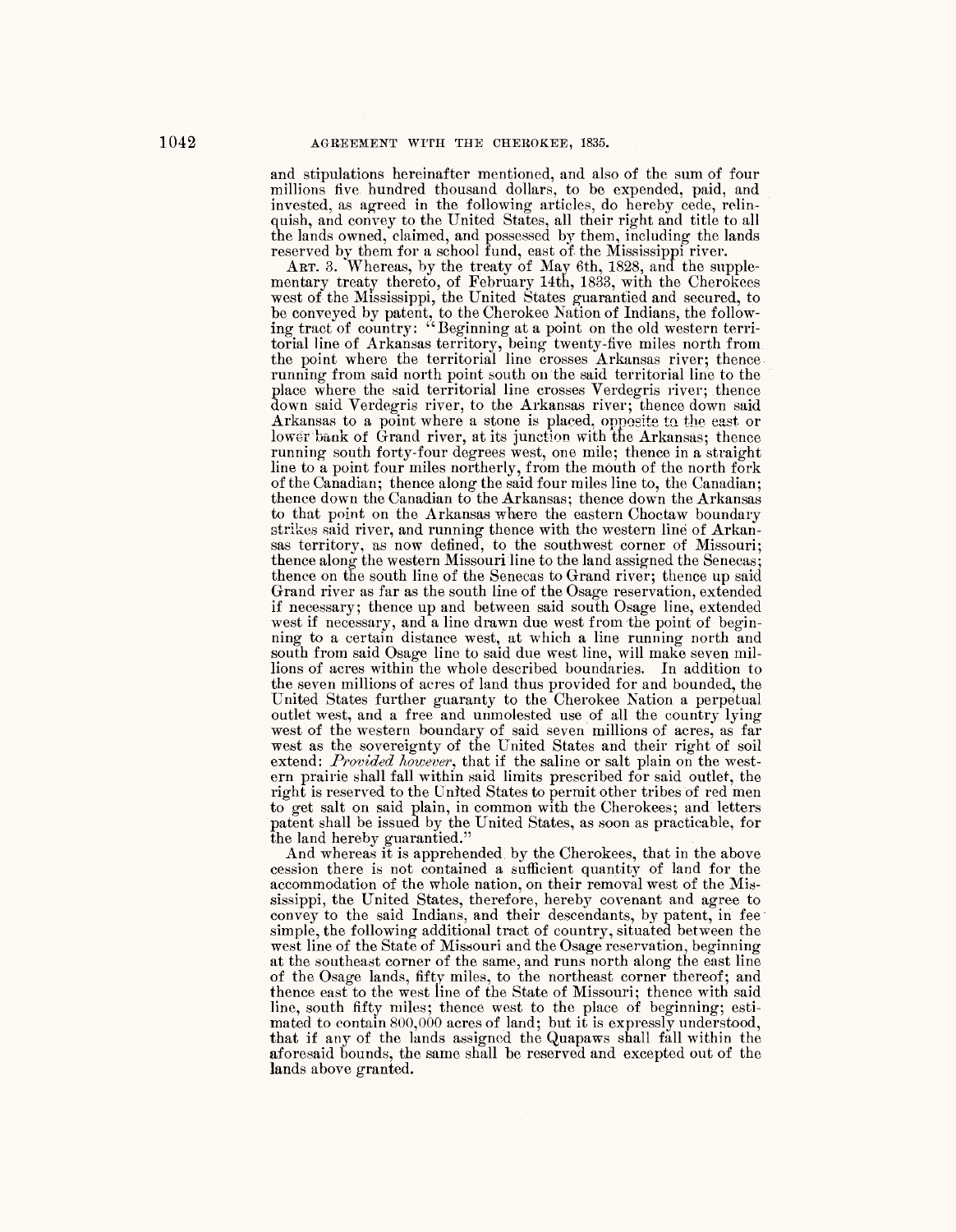ART. 4. The United States also agree that the lands above ceded by the treaty of February 14, 1833, including the outlet and those ceded by this treaty, shall all be included in one patent, to be executed to the Cherokee Nation of Indians, by the President of the United States, according to the provisions of the act of May 28, 1830. It is, however, understood and agreed that the Union Missionary Station shall be held by the American Board -for Foreign Missions, and the Military Reservation at Fort Gibson shall be held by the United States. But should the United States abandon said post, and have no further use for the same, it shall revert to the Cherokee nation. The United States shall always have the right to make and establish such post and military roads, and forts, in any part of the Cherokee country, as they may deem proper for the interest and. protection of the same, and the free use of as much land, timber, fuel, and materials of all kinds for the construction and support of the same as may be necessary; provided, that if the private rights of individuals are interfered with, a Just compensation therefor shall be made. With regard to the Union Missionary Reservation, it is understood that the American Board of Foreign Missions will continue to occupy the same, for the benefit of the Cherokee nation; and if, at any time hereafter, they shall abandon the same, upon pavment for their improvements by the United States, it shall revert to the Cherokee Nation.

ART. 5. The United States also stipulate and agree to extinguish, for the benefit of the Cherokees, the title to the reservations within their country, made in the Osage treaty of 1825, to certain half breeds, and for this purpose they hereby agree to pay to the persons to whom the same belong or have been assigned, or to their agents or guardians, whenever they shall execute, after the ratification of this treaty, a satisfactory conveyance for the same, to the United States, the sum of fifteen thousand dollars, according to a schedule accompanying this treaty, of the relative value of the several reservations.

ART. 6. The United States hereby covenant and agree, that the lands ceded to the Cherokee nation, in the foregoing article, shall, in no future time, without their consent, be included within the territorial limits or jurisdiction of any State or Territory; but they shall secure to the Cherokee Nation the right, by their National Councils, to make and carry into effect all such laws as they may deem necessary for the government and protection of the persons and property within their own country, belonging to their people, or such persons as have connected themselves with them: *Provided always,* That they shall not he inconsistent with the Constitution of the United States, and such acts of Congress as have been or may be passed for the regulation of Indian affairs; and also, that they shall not be considered as extending to such citizens and army of the United States, as may travel or reside in the Indian country, according to the laws and regulations established by the government of the same.

ART. 7. Perpetual peace and friendship shall exist between the citizens of the United States and the Cherokee Indians. The United States agree to protect the Cherokee Nation from domestic strife and foreign enemies, and against intestine wars between the several tribes. They shall endeavor to preserve and maintain the peace of the country, and not make war upon their neighbors; and should hostilities commence by one or more tribes, upon another, the Cherokee Council of the Nation, when called upon by the authority of the President of the United States, shall aid the United States with as many warriors as may be deemed necessary to protect and restore peace in the Indian country; and while in service, they shall be entitled to the pay and rations of the army of the United States. They shall also be protected against all interruption and intrusion from citizens of the United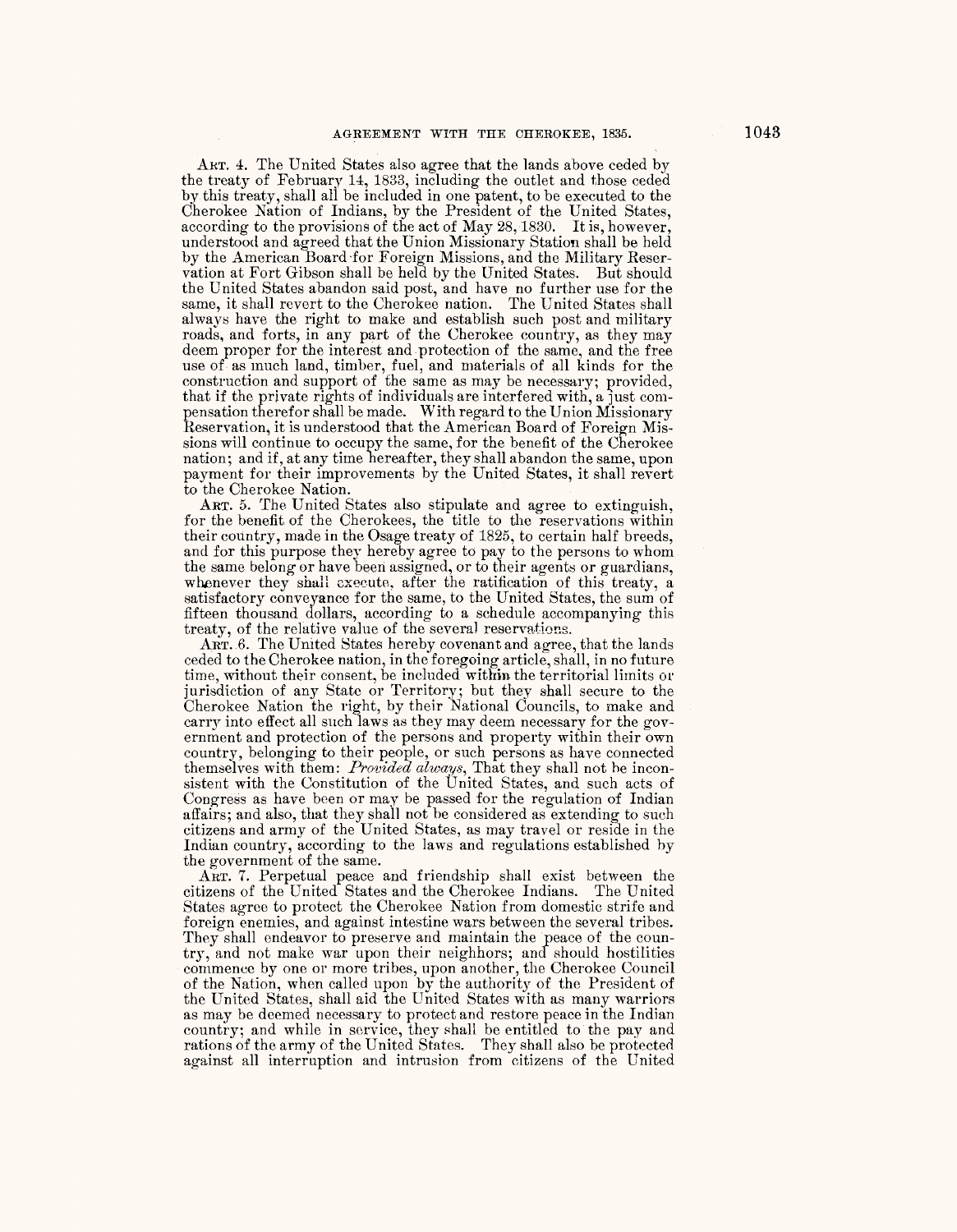States, who may attempt to settle in the country without their consent; and all such persons shall be removed from the same by order of the President of the United States. But this is not intended to prevent the residence among them of useful farmers, mechanics, and teachers, for the instruction of the Indians, according to the treaty stipulations, and the regulations of the Government of the United States.

ART. 8. The Cherokee Nation, having already made great progress in civilization, and deeming it important that every proper and laudable inducement should be offered to their people to improve their condition, as well as to guard and secure, in the most effectual manner, the rights guarantied to them in this treaty, and with a view to illustrate the liberal and enlarged policy of the Government of the United States towards the Indians, in their removal beyond the territorial limits of the States, it is stipulated that they shall be entitled to a delegate in the House of Representatives of the United States, whenever Congress shall make provision for the same.

ART. 9. The United States also agree and stipulate to remove the Cherokees to their new homes, and to subsist them one year after their arrival there, and that a sufficient number of steamboats and baggage-wagons shall be furnished to remove them comfortably, and so as not to endanger their health; and that a physician, well supplied with medicines, shall accompany each detachment of emigrants removed by the Government. They shall also be furnished with blankets, kettles, and rifles, as stipulated in the treaty of 1828. The blankets shall be delivered before their removal, and the kettles and rifles after their removal in their new country. Such persons and families as, in the opinion of the Emigrating Agent, are capable of subsisting and removing themselves, shall be permitted to do so; and they shall be allowed in full for all claims for the same, twenty-five dollars for each member of their familv, slaves excepted, for whom (those now owned in the nation,) they shall be allowed eighteen dollars each; and in lieu of their one year's rations, they shall be paid the sum of thirty-three dollars, thirty-three cents, if they prefer it. And, in order to encourage immediate removal, and with a view to benefitting the poorer class of their people, the United States agree and promise to pay each member of the Cherokee Nation one hundred and fifty dollars on his removal, at the Cherokee Agency West, provided they enrol and remove within one year from the ratification of this treaty; and one hundred dollars to each person that removes within two years; and after this no *per capita* allowance whatever will be made; and it is expressly understood, that the whole Nation shall remove within two years from the ratification of the treaty. There shall also be paid to each emigrant since June 1833, one hundred and fifty dollars, accerding to the assurances given them by the Secretary of War, that they should be entitled to all the advantages and provisions of the treaty which should be finally concluded with their Nation. They shall also be paid for the improvements, according to their appraised value before they removed, where fraud has not already been shown in the valuation.

Such Cherokees, also, as reside at present out of the Nation, and shall remove with them, in two years, west of the Mississippi, shall be entitled to *per capita* allowance, removal, and subsistence, as above provided.

ART. 10. The United States agree to appoint suitable agents, who shall make a just and fair valuation of all such improvements now in the possession of the Cherokees, as add any value to the lands; and, also, of the ferries owned by them, according to their nett income; and such improvements and ferries from which they have been dispossessed in a lawless manner, or under any existing laws of the State where the same may be situated. The just debts of the Indians shall be paid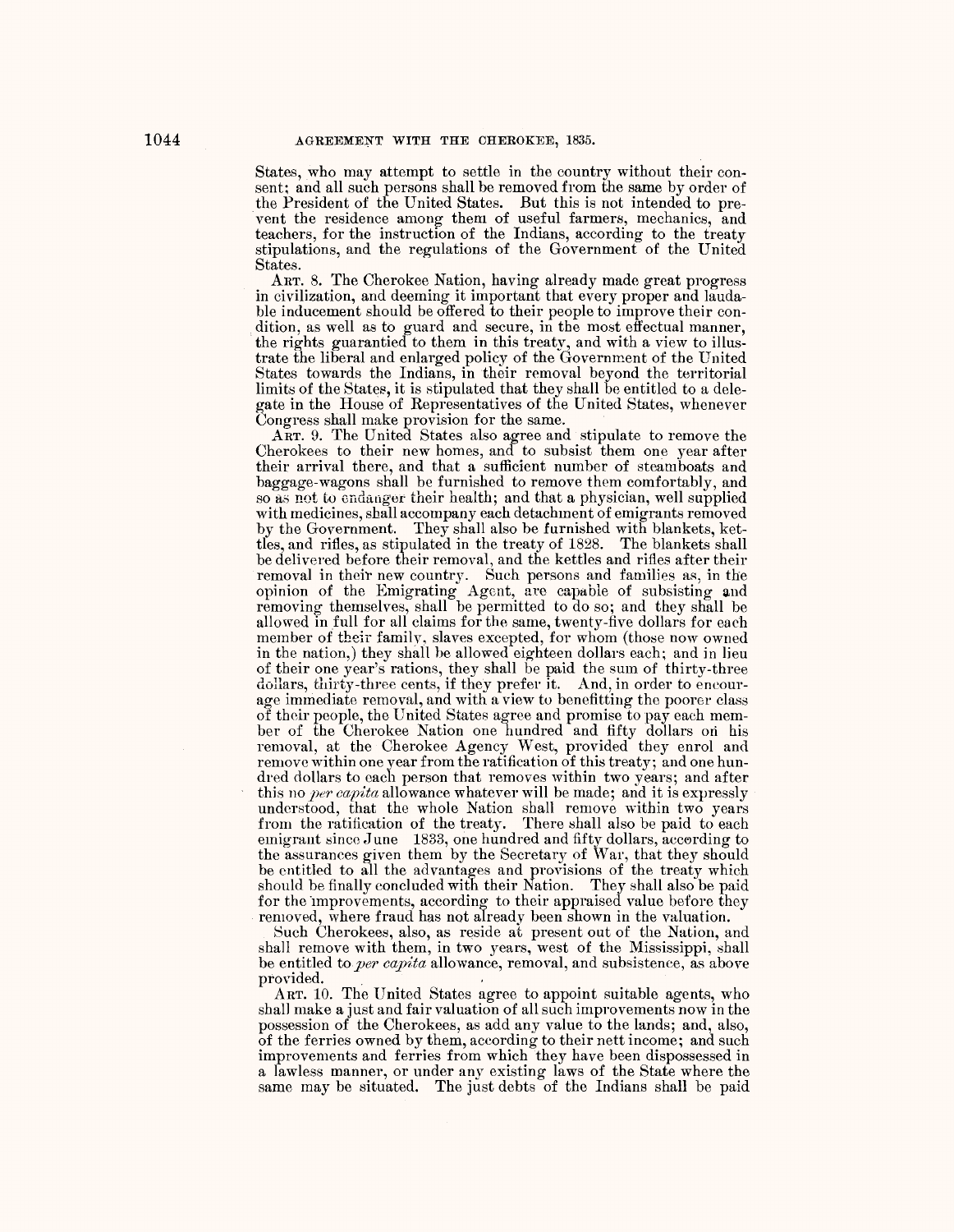out of any moneys due them for their improvements and claims; and they shall also be furnished, at the discretion of the President, with a sufficient sum to enable them to obtain the necessary means to remove themselves to their new homes, and the balance of their dues shall be paid them at the Cherokee Agency west of the Mississippi. The Missionary establishments shall also be valued and appraised in like manner, and the amount.of them paid over by the United States to the treasurers of the respective Missionary Societies by whom they have been established and improved, in order to enable them to erect such buildings, and make such improvements, among the Cherokees west of the Mississippi, as they may deem necessary for their benefit. Such teachers at present among the Cherokees as their Council shall select and designate, shall be removed west of the Mississippi with the Cherokee Nation, and on the same terms allowed to them. It is, however, understood, that from the valuation of the Missionary establishments shall be deducted the *pro rata* amount advanced and expended for the same by the United States.

ART. 11. The President of the United States shall invest in some safe and most productive public stocks of the country, for the benefit of the whole Cherokee Nation, who have removed or shall remove to the lands assigned by this treaty to the Cherokee Nation west of the Mississippi, the following sums, as a permanent fund, for purposes hereinafter specified, and pay over the nett income of the same annually, to such person or persons as shall be authorized or appointed by the Cherokee Nation to receive the same, and their receipt shall be a full discharge for the amount paid to them, viz.: The sum of four hundred thousand dollars, to constitute a general fund, the interest of which shall be applied annually by the Council of the Nation to such purposes as they may deem best for the general interest of their people. The sum of fifty thousand dollars, to constitute an orphans' fund, the annual income of which shall be expended towards the support and education of such orphan children as are destitute of the means of subsistence. The sum of one hundred and sixty thousand dollars, to constitute a permanent school fund, the interest of .which shall be applied annually by the Council of the Nation for the support of common schools, and such a literary institution of a higher order as may be established in the Indian country, and in order to secure, as far as possible, the true and beneficial application of the orphans' and school fund, the Council of the Cherokee Nation, when required by the President of the United States, shall make a report of the application of those funds; and he shall at all times have the right, if the funds have been misapplied, to correct any abuses of them, and to direct the manner of their application, for the purposes for which they were intended. The Council.of the Nation may, by giving two years' notice of their intention, withdraw their funds, by and with the consent of the President and Senate of the United States, and invest them in such a manner as they may deem most proper for their interest. The United States also agree and stipulate to pay to the Cherokee Council East, sixty thousand dollars, and to expend thirty thousand dollars in the erection of such mills, council and school-houses in their country west of the Mississippi as their Council shall designate. The sum of ten thousand dollars shall be expended for the introduction of improved breeds of the different domestic animals, as horses, hogs, cattle, and sheep, which shall be placed under the direction of the Agent of the Tribe; and who, by and with the advice of the Council, shall distribute them to the best advantage for the general benefit of the whole people. They shall also pay to the Council five thousand dollars towards procuring materials for a printing press, to enable them to print a public newspaper, and books in the Cherokee language for gratuitous distribution.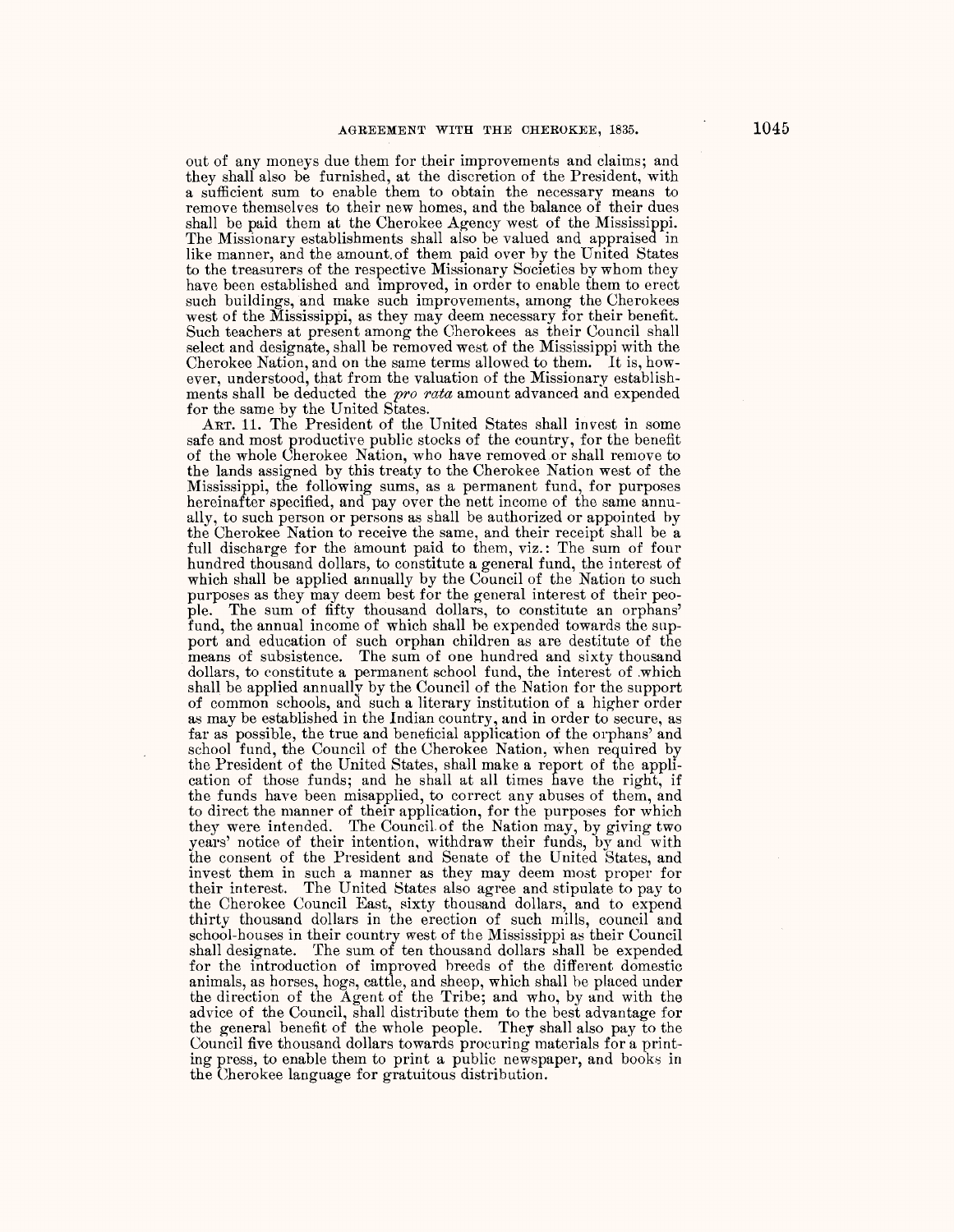ART. 12. The sum of two hundred and fifty thousand dollars is hereby set apart to satisfy and liquidate all claims of every kind and nature whatever of the Cherokees, upon the United States, and such claims of the citizens of the United States against the Cherokees as come within the provisions of the intercourse act of 1802, and as existed in either of the States of Georgia, Alabama, North Carolina, and Tennessee, prior to the extension of the laws of either such States over them. All claims of the Indians shall first be examined by the Council of the Nation, and then reported to the Commissioner appointed to adjudicate the same; and the claims of the United States shall first be examined by the Agent and Council of the Nation, and then referred to the Commissioner, who shall finally decide upon them; and on his certificate of the amount due in favor of the several claimants, they shall be paid. If the above claims do not amount to the sum of two hundred and fifty thousand dollars, the amount unexpended shall be added to the orphans' and school funds.

ART. 13. The Cherokee Nation of Indians, believing it will be for the interest of their people to have all their funds and annuities under<br>their own direction and future disposition, hereby agree to commute their permanent annuity of ten thousand dollars for the sum of two hundred and fourteen thousand dollars, the same to be invested by the President of the United States as a part of the general fund of the Nation; and their present school fund, amounting to forty-eight thousand two hundred and fifty-one dollars and seventy-six cents, shall be invested in the same manner as the school fund provided in this treaty, and constitute a part of the same; and both of them to be subject to the same disposal as the other part of these funds by their National Council.

ART. 14. Those individuals and families of the Cherokee Nation that are averse to a removal to the Cherokee country west of the Mississippi, and are desirous to become citizens *of* the States, where they reside, and such as, in the opinion of the Agent, are qualified to take care of themselves and their property, shall be entitled to receive their due portion of all the personal benefits accruing under this treaty, for their claims, improvements, ferries, removal, and subsistence; but they shall not be entitled to any share or portion of. the funds vested or to be expended for the common benefit of the Nation.

ART. 15. It is also agreed on the part of the United States, that such warriors of the Cherokee Nation as were engaged on the side of the United States, in the late wars with Great Britain and the southern tribes of Indians, and who were wounded in such service, shall be entitled to such pensions as shall be allowed them by the Congress of the United States, to commence from the period of their disabilitv.

ART. 16. The United States hereby agree to protect and defend the Cherokees in their possessions and property, by all legal and proper means, after their enrolment, or the ratification of this treaty, until the time fixed upon for their removal; and if they are left unprotected, the United States shall pay the Cherokees for the losses and damages sustained by them in consequence thereof.

ART. 17. The expenditures, payments and investments, agreed to be made by the United States, in the foregoing articles of this treaty, it is understood, are to be paid out of. the sum of four millions five hundred thousand dollars, agreed to be given to the Cherokee Nation for the cession of their iands, and in full for all their claims, of every kind, now existing against the United States.

ART. 18. The annexed schedule contains the estimate for carrying into effect the several pecuniary stipulations and agreements contained in this treaty; and if the sums affixed for any specific object shall be more or less than is requisite to carry the same into effect, the excess for such estimate shall be applied to make up the deficiency, if any